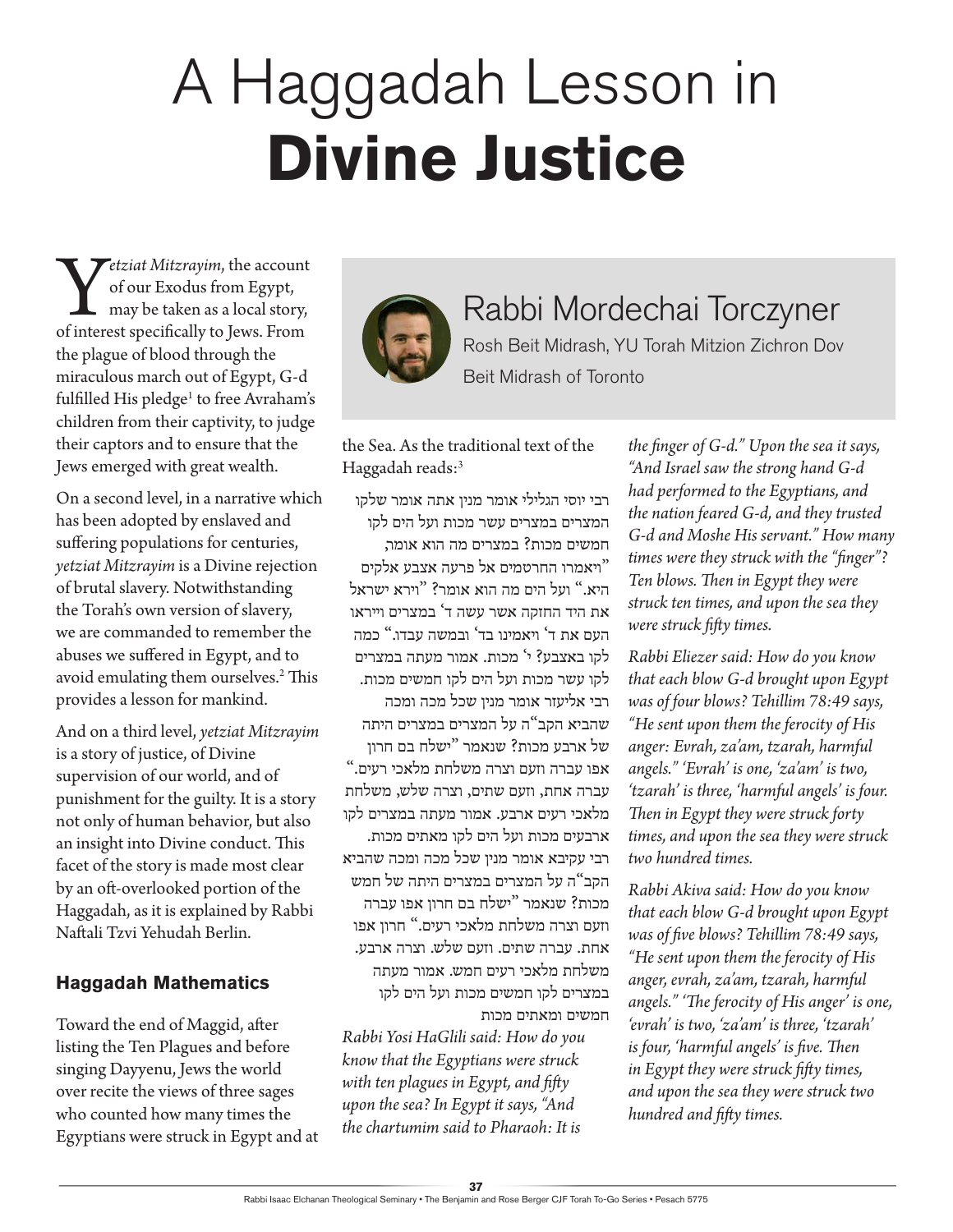The blows inflicted upon Egypt at the Sea provide a lesson that we are meant to convey to our descendants.

Like much of the Haggadah, this passage originates in a midrashic explanation of Tehillim 78:49;<sup>4</sup> indeed, at first blush it seems to say far more about that verse than about *yetziat Mitzrayim*. How do the descriptions of Divine punishment recorded in Tehillim contribute to the retelling of our departure from Egypt? And the intent of Rabbi Yosi haGlili, Rabbi Eliezer and Rabbi Akiva is opaque; in what way were the Egyptians struck fifty, two hundred or two hundred and fifty times at the Sea?

### **Understanding our Passage**

Rabbi Naftali Tzvi Yehudah Berlin<sup>5</sup> offered insight into this midrash. Rabbi Berlin, also known as Netziv, contended that when the sages said that the Egyptians were struck multiple times, they meant that members of the Egyptian nation suffered a great variety of punishments. Each type of punishment was targeted to a particular element of the Egyptian population, based on its conduct toward their Jewish slaves. He wrote:<sup>6</sup>

הגיע לכל א' מרודפי ישראל מיתה משונה לפי מעשיו שהרעו לישראל בהיותם בקרבם. ועל זה אנו אומרים בברכת ק"ש "את רודפיהם ואת שונאיהם בתהומות טבע." היינו חיל המלוכה נקראו "רודפיהם" שלא משנאה עשו אלא בעבודת המלוכה, אבל שאר המון מצרים מכונים "שונאיהם", ומי שנתחייב על פי רשעו נטבע וגם מת בהשגחה במיתה הראויה לעונשו.

*Each of the pursuers of Israel met an unusual death, according to the way he had harmed Israel when they had lived in Egypt. Thus we say in the blessings of Shema, "He drowned their pursuers and their enemies in the depths." The king's forces are termed "pursuers" because they acted not out of hatred but out of service to the king; the rest of the Egyptians are called "enemies." One who was liable for his wickedness drowned, but also*